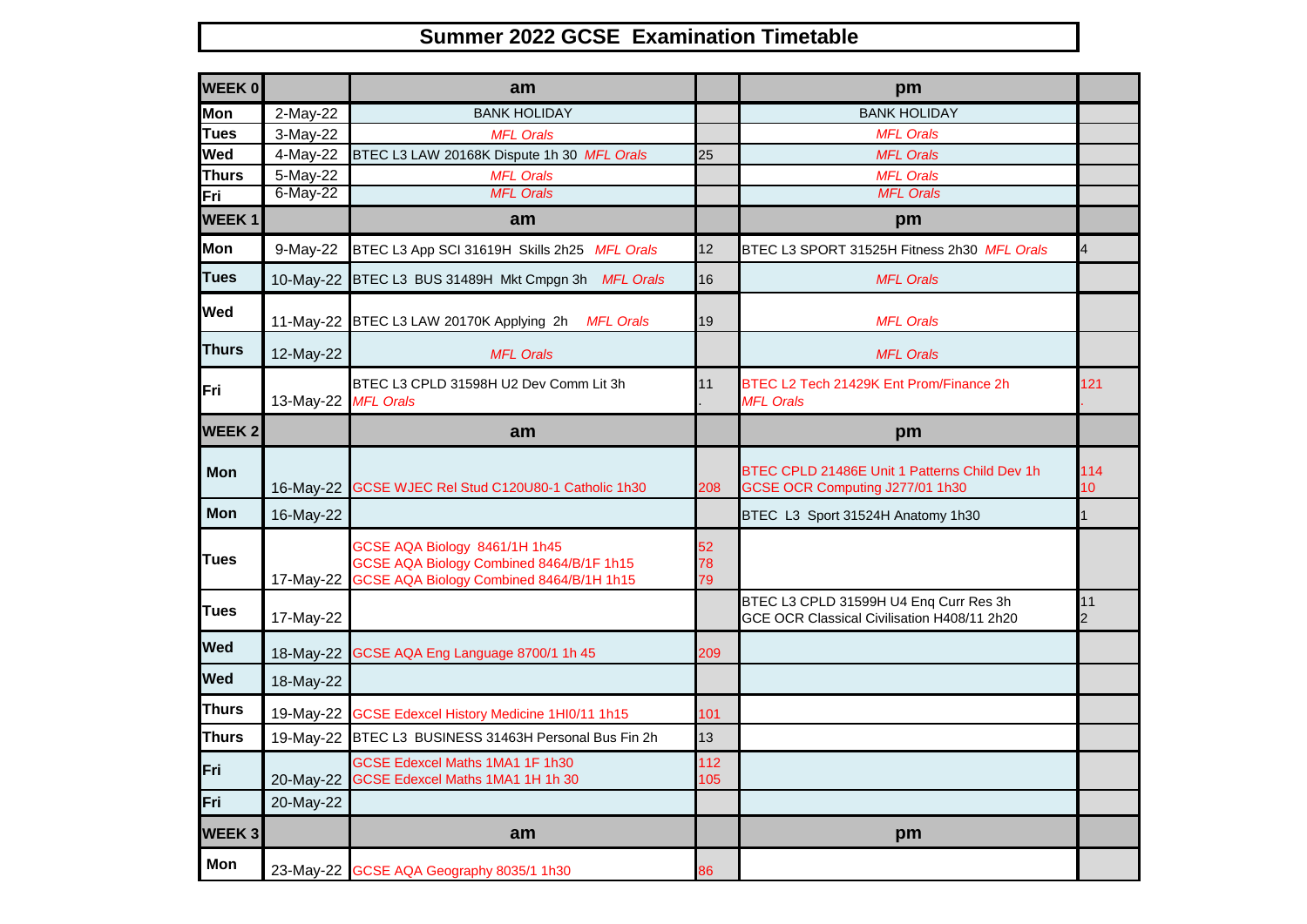| Mon              |           | 23-May-22 GCE AQA Sociology 7192/1 2h                                                                                                     | 38                         | GCE AQA Economics 7136/1 2h                                                                                                                                     | 11                  |
|------------------|-----------|-------------------------------------------------------------------------------------------------------------------------------------------|----------------------------|-----------------------------------------------------------------------------------------------------------------------------------------------------------------|---------------------|
| <b>Tues</b>      |           | GCSE AQA French List 8658 F/H 35/45m<br>GCSE AQA French Read 8658 F/H 45/60m<br>24-May-22 GCSE Edexcel Arabic 1AA01H/3H List 45, Read 65m | 30/59<br>30/59             |                                                                                                                                                                 |                     |
| <b>Tues</b>      |           | BTEC L3 App SCIENCE 31617H Principles B 40m<br>24-May-22 GCE AQA Psychology 7182/1 2h                                                     | 18<br>28                   | BTEC L3 App SCIENCE 31617H PrinciplesC 40m                                                                                                                      | 18                  |
| <b>Wed</b>       |           | 25-May-22 GCSE AQA Eng Lit 8702/1 1h45                                                                                                    | 209                        |                                                                                                                                                                 |                     |
| <b>Wed</b>       | 25-May-22 | BTEC L3 App SCIENCE 31617H Principles P 40m<br>GCE AQA Eng Language 7702/1 2h30<br>GCE Edexcel Politics 9PL0/01 2h                        | 18<br>10<br>13             | GCE OCR Further Maths Y540/01 1h 30<br>GCE WJEC Business A510U10-1 2h 15                                                                                        | 4<br>12             |
| <b>Thurs</b>     | 26-May-22 | GCSE AQA Spanish List 8698 LF/H 35/45m<br>GCSE AQA Spanish Read 8698 RF/H 45/60m                                                          | 37/47<br>37/47             | GCSE WJEC Rel Stud C120U90-1 Catholic 1h30                                                                                                                      | 208                 |
| <b>Thurs</b>     | 26-May-22 | GCE AQA History 7042/1C 2h30                                                                                                              |                            | BTEC L3 ENGINEERING 31706H Priciples 2h<br>GCE AQA Physics 7408/1 2h                                                                                            | 12<br>6             |
| <b>IFri</b>      | 27-May-22 | GCSE AQA Chemistry 8462/1H 1h45<br>GCSE AQA Chemistry Combined 8464/C/1F 1h15<br>GCSE AQA Chemistry Combined 8464/C/1H 1h15               | 52<br>78<br>79             | GCSE OCR Computing J277/02 1h30                                                                                                                                 | 10                  |
| <b>IFri</b>      | 27-May-22 | GCE OCR Classical Civilisation H408/21 1h 45<br>GCE AQA Media Studies 7572/1 2h<br>GCE Edexcel Geography 9GE0/01 2h 15                    | $\overline{2}$<br>11<br>6  | BTEC Edexcel L3 CPLD Child Dev 31597H 1h45                                                                                                                      | 19                  |
| <b>HALF TERM</b> |           |                                                                                                                                           |                            |                                                                                                                                                                 |                     |
| <b>WEEK4</b>     |           | am                                                                                                                                        |                            | pm                                                                                                                                                              |                     |
| Mon              |           |                                                                                                                                           |                            |                                                                                                                                                                 |                     |
|                  | 6-Jun-22  |                                                                                                                                           |                            | GCSE Edexcel Arabic 1AA04H Writing 1h25                                                                                                                         |                     |
| <b>Mon</b>       | 6-Jun-22  |                                                                                                                                           |                            | GCE AQA Economics 7136/2 2h<br>GCE AQA English Language 7702/2 2h 30                                                                                            | 11<br>10            |
| <b>Tues</b>      | 7-Jun-22  | GCSE Edexcel Maths 1MA1 2F 1h30<br>GCSE Edexcel Maths 1MA1 2H 1h 30                                                                       | 112<br>105                 | GCSE AQA Geography 8035/2 1h 15                                                                                                                                 | 86                  |
| <b>Tues</b>      | 7-Jun-22  | GCE OCR Classical Civilisation H408/31 1h 45<br>GCE AQA English Literature 7712/1 3h<br>GCE AQA Spanish 7692/1 L/W/R 2h30                 | $\overline{2}$<br>22<br>12 | GCE AQA Sociology 7192/2 2h<br>GCE OCR Maths Pure H240/01 2h                                                                                                    | 38<br>35            |
| <b>Wed</b>       | 8-Jun-22  | GCSE Eng Literature 8702/2 2h15                                                                                                           | 209                        | GCSE WJEC Rel Stud C120U60-1 Judaism 1h                                                                                                                         | 208                 |
| <b>Wed</b>       | 8-Jun-22  | GCE AQA Psychology 7182/2 2h                                                                                                              | 28                         | L3 AQA Mathematical Studies 1350/1 1h30<br>GCE OCR Further Maths Pure 2 Y541/01 1h 30<br>GCE AQA Media Studies 7572/2 2h<br>GCE Edexcel Geography 9GE0/02 2h 15 | 51<br>14<br>11<br>6 |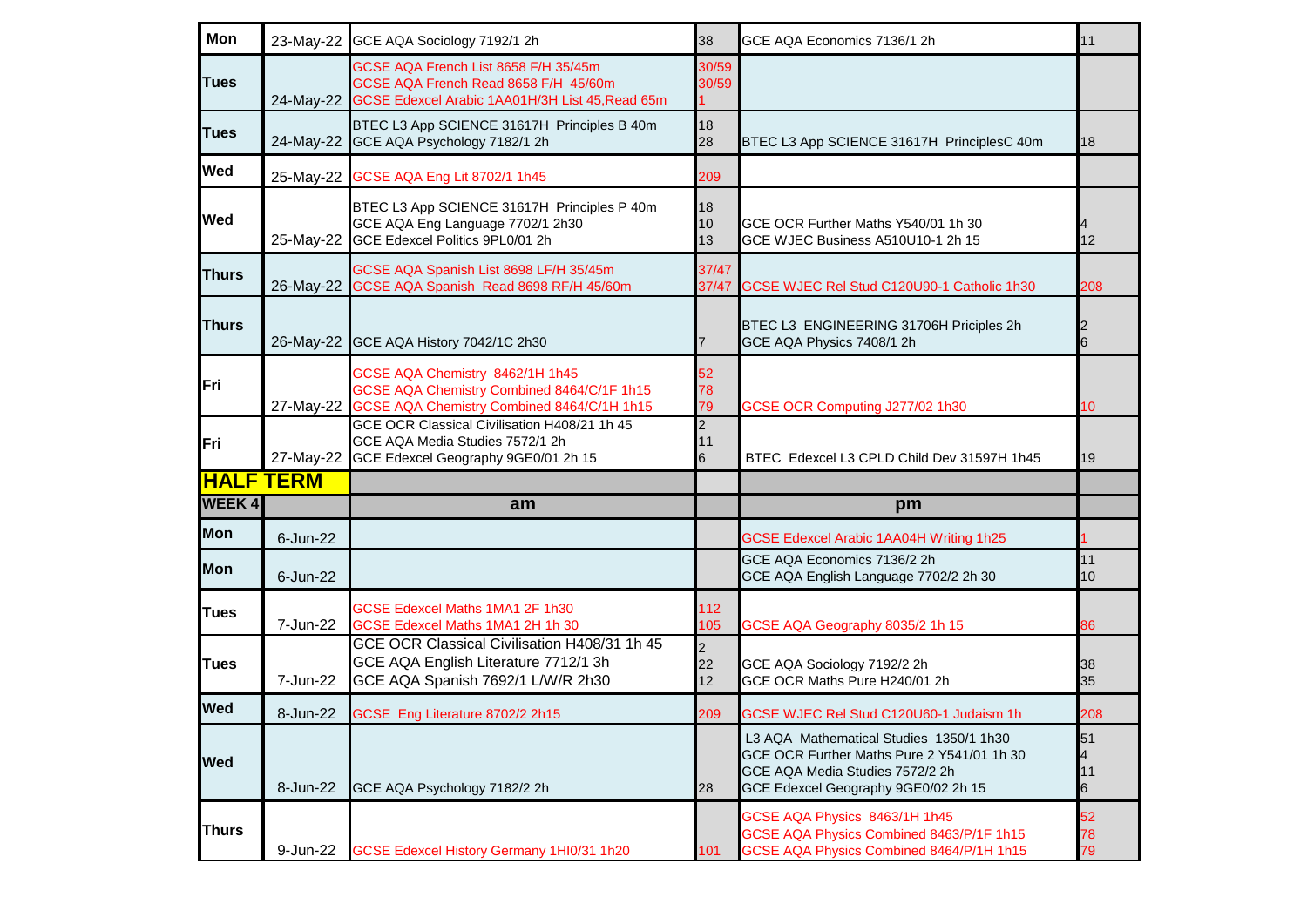| <b>Thurs</b>  | 9-Jun-22  | GCE WJEC Rel Christianity A120UA0-1 2h<br>GCE WJEC Business A510U20-1 2h 15                                                 | 10<br>12       | GCE AQA Biology 7402/1 2h<br>GCE Edexcel Politics 9PL0/02 2h                                                           | 37<br>13     |
|---------------|-----------|-----------------------------------------------------------------------------------------------------------------------------|----------------|------------------------------------------------------------------------------------------------------------------------|--------------|
| Fri           | 10-Jun-22 | GCSE Eng Language 8700/2 1h 45                                                                                              | 209            | GCSE Edexcel Japanese 1JA0H L/R 45/65                                                                                  | 1 ext        |
| Fri           |           | 10-Jun-22 GCE AQA History 7042/20 2h30                                                                                      |                | GCE AQA Physics 7408/2 2h                                                                                              | 6            |
| <b>WEEK 5</b> |           | am                                                                                                                          |                | pm                                                                                                                     |              |
| Mon           | 13-Jun-22 | GCSE Edexcel Maths 1MA1 3F 1h30<br>GCSE Edexcel Maths 1MA1 3H 1h 30                                                         | 112<br>105     |                                                                                                                        |              |
| <b>Mon</b>    | 13-Jun-22 | GCE AQA Chemistry 7405/1 2h<br>GCE AQA French L/R/W 7652/1 2h 30<br>GCE AQA Sociology 7192/3 2h                             | 21<br>6<br>38  | GCE AQA Economics 7136/3 2h                                                                                            | 11           |
| <b>Tues</b>   | 14-Jun-22 | GCSE AQA Geography 8035/3 1h15                                                                                              | 86             |                                                                                                                        |              |
| <b>Tues</b>   | 14-Jun-22 | GCE AQA Music 7272/W 2h30<br>GCE WJEC Rel Philosophy A120U20-1 2h                                                           | 10             | GCE OCR Maths H240/02 2h<br>L3 AQA Maths Studies (Core) 1350/2A 1h30                                                   | 35<br>51     |
| Wed           | 15-Jun-22 | GCSE AQA Biology 8461/2H 1h45<br>GCSE AQA Biology Combined 8464/B/2F 1h15<br>GCSE AQA Biology Combined 8464/B/2H 1h15       | 52<br>78<br>79 | GCSE Design/Technology 8552/W 2h<br>GCSE Russian List & Read 1RU01H, 3H 45m, 65m                                       | 63           |
| <b>Wed</b>    | 15-Jun-22 |                                                                                                                             |                | GCE OCR Further Maths Stats Y542/01 1h 30                                                                              | 4            |
| <b>Thurs</b>  | 16-Jun-22 | GCSE Edexcel History Anglo Saxon 1HI01 55m                                                                                  | 101            | GCSE AQA French Writing 8658 WF 1h<br>GCSE AQA French Writing 8658 WH 1h15                                             | 30<br>59     |
| <b>Thurs</b>  | 16-Jun-22 | GCE AQA Physics 7408/3/D 2h<br>GCE AQA Psychology 7182/3 2h                                                                 | 28             | GCE WJEC Business A510U30-1 2h 15                                                                                      | 12           |
| Fri           | 17-Jun-22 | GCSE AQA Spanish Writing 8698 WF 1h<br>GCSE AQA Spanish Writing 8698 WH 1h 15                                               | 37<br>47       |                                                                                                                        |              |
| Fri           | 17-Jun-22 | GCE Edexcel Politics 9PL0/3A 2h<br>GCE AQA Biology 7402/2 2h<br>GCE A AQA Spanish 7692/2 Writing 2h                         | 13<br>37<br>12 | GCE Edexcel Geography 9GE0/03 2h15                                                                                     | 6            |
| <b>WEEK 6</b> |           | am                                                                                                                          |                | pm                                                                                                                     |              |
| <b>Mon</b>    | 20-Jun-22 | GCSE AQA Chemistry 8462/2H 1h45<br>GCSE AQA Chemistry Combined 8464/C/2F 1h15<br>GCSE AQA Chemistry Combined 8464/C/2H 1h15 | 52<br>77<br>79 | GCSE Edexcel Japanese 1JA0H 4W 1h25<br>GCSE Edexcel Arabic 1AA0H 4W 1h25<br>GCSE AQA Food Prep & Nutrition 8585/W 1h45 | 1 ext<br>132 |
| <b>Mon</b>    | 20-Jun-22 | GCE AQA Chemistry 7405/2 2h                                                                                                 | 21             | GCE AQA English Literature 7712/2A 2h30                                                                                | 22           |
| <b>Tues</b>   | 21-Jun-22 | GCE WJEC Rel Ethics A120U30-1 2h                                                                                            | 10             | GCE OCR Maths H240/03 Pure/ Mechanics 2h                                                                               | 35           |
| <b>Wed</b>    | 22-Jun-22 | <b>GCSE AQA Music 8371/W (1h30)</b>                                                                                         | 17             |                                                                                                                        |              |
| <b>Thurs</b>  | 23-Jun-22 | GCSE AQA Physics 8463/2H 1h45<br>GCSE AQA Physics Combined 8463/P/2F 1h15<br>GCSE AQA Physics Combined 8464/P/2H 1h15       | 52<br>78<br>79 |                                                                                                                        |              |